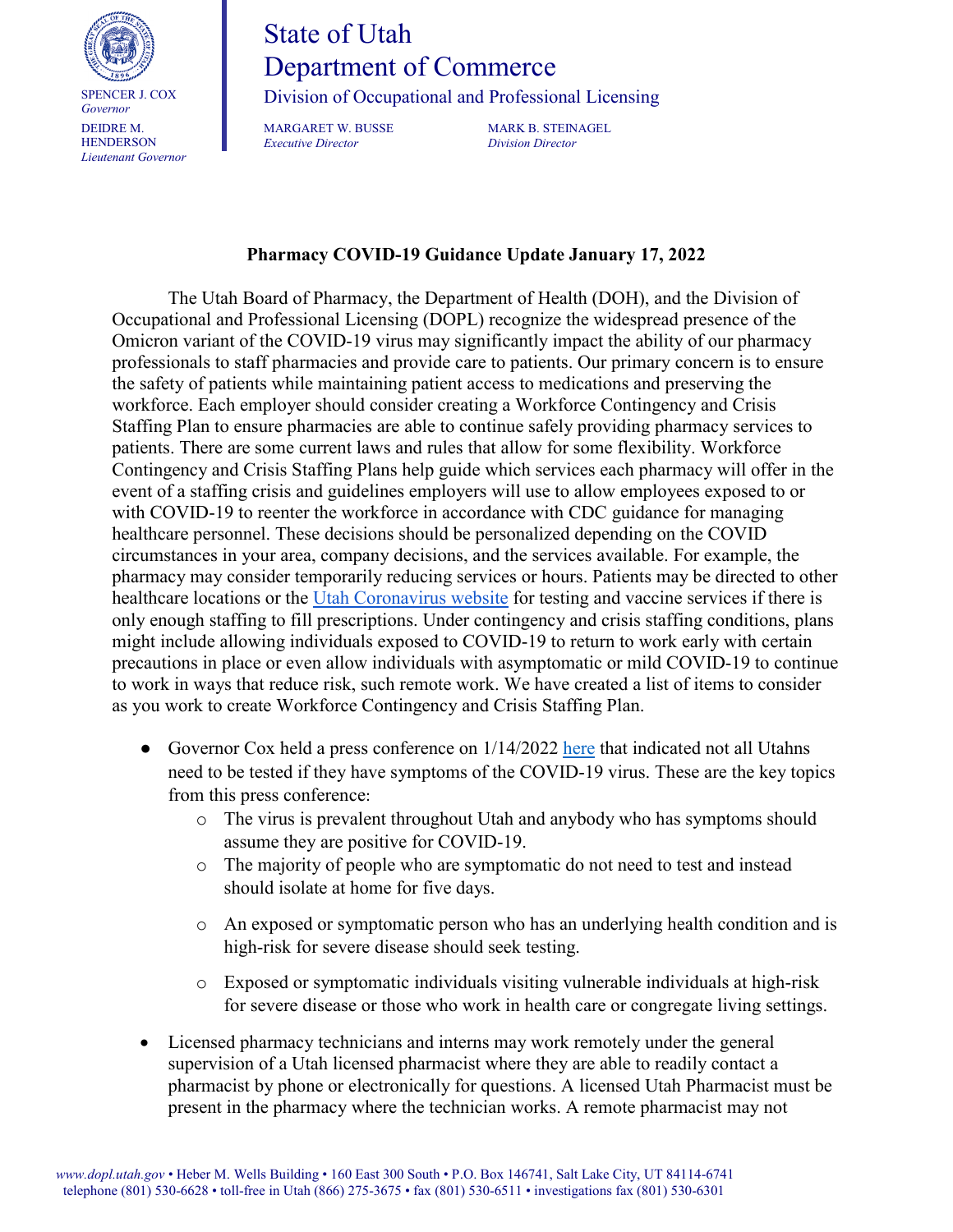supervise technicians in a pharmacy unless the pharmacy is licensed as a Remote Dispensing Pharmacy.

- $\circ$  Utah Code  $\frac{858-17b-102}{56}$  "Practice as a licensed pharmacy technician" means engaging in practice as a pharmacy technician under the general supervision of a licensed pharmacist and in accordance with a scope of practice defined by division rule made in collaboration with the board.
- o Pharmacy Interns may practice under General Supervision during the declared public health emergency, per the Pharmacy Practice Exemptions on [DOPL's](https://dopl.utah.gov/covid19.html)  [COVID-19 webpage.](https://dopl.utah.gov/covid19.html) General Supervision is defined in Utah Admin Code R156- 1-102a Global Levels of Supervision

Utah Admin. Code § R156-1-102a  $(4)(c)$  "General supervision" means that the supervising licensee:

(i) has authorized the work to be performed by the person being supervised;

(ii) is available for consultation with the person being supervised by personal face-to-face contact, or direct voice contact by electronic or other means, without regard to whether the supervising licensee is present in the facility or located on the same premises where the person being supervised is providing services;

(iii) can provide any necessary consultation within a reasonable period of time; and

(iv) personal contact is routine.

- $\circ$  A pharmacist may provide direct supervision for up to two pharmacy technician trainees as long as there is a licensed pharmacy technician or intern working the same shift. This is allowed per the Pharmacy Practice Exemption during the declared public health emergency on [DOPL's COVID-19 webpage.](https://dopl.utah.gov/covid19.html)
- Temporary enforcement discretion for Face to Face Counseling requirements during the declared public health emergency allows a pharmacist to use their clinical judgment to determine how to provide counseling by alternative communication methods.
- Consider mailing or delivering prescriptions to patients via a courier. The following requirements should be met.

Utah Admin. Code § R156-17b-608. Common Carrier Delivery. A pharmacy that employs the United States Postal Service or other common carrier to deliver a filled prescription directly to a patient shall, under the direction of the PIC, RDPIC, DMPIC, or other responsible employee:

o (1) use adequate storage or shipping containers and shipping processes to ensure drug stability and potency. The shipping processes shall include the use of appropriate packaging material and devices, according to the recommendations of the manufacturer or the United States Pharmacopeia Chapter 1079, in order to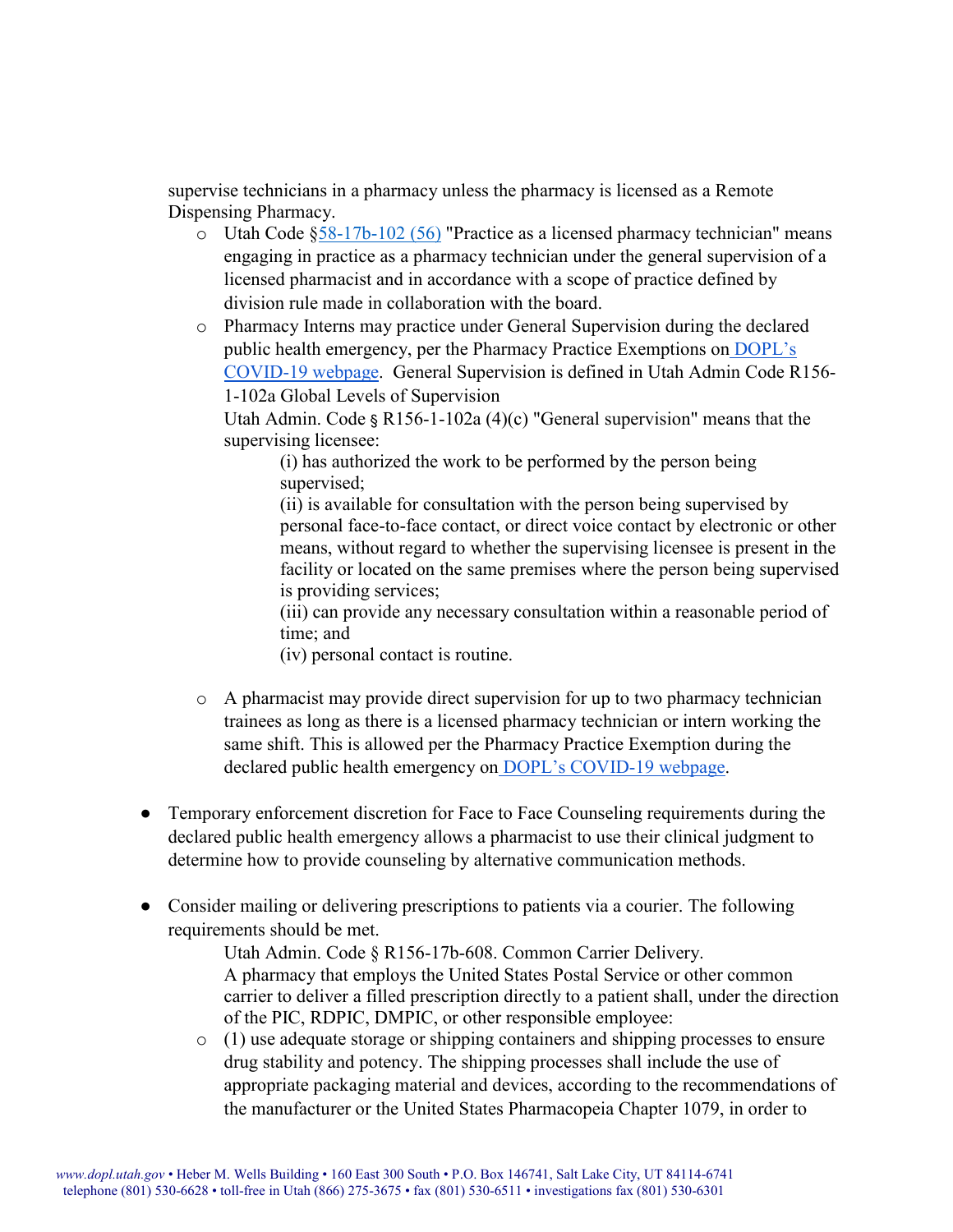ensure that the drug is kept at appropriate storage temperatures throughout the delivery process to maintain the integrity of the medication;

- o (2) use shipping containers that are sealed in a manner to detect evidence of opening or tampering;
- o (3) develop and implement policies and procedures to ensure accountability, safe delivery, and compliance with temperature requirements. The policies and procedures shall address when drugs do not arrive at their destination in a timely manner or when there is evidence that the integrity of a drug was compromised during shipment. In these instances, the pharmacy shall make provisions for the replacement of the drugs;
- $\circ$  (4)(i) provide for an electronic, telephonic, or written communication mechanism for a pharmacy to offer counseling to the patient as defined in Section 58-17b-613; and (ii) provide documentation of such counseling; and
- $\circ$  (5) provide information to the patient indicating what the patient should do if the integrity of the packaging or drug was compromised during shipment.
- Supportive Personnel may be utilized to perform some operational functions of the pharmacy under the supervision of a licensed pharmacist present in the pharmacy as described in Utah Admin. Code § R156-17b-607.
- Prescriptions for legend drugs may be transferred by the pharmacist, pharmacy intern per Utah Admin. Code § R156-17b-612 (5). The board has approved the communication of transfer information via fax as long as the licensed pharmacy professionals communicate by phone to confirm necessary information, as needed.
- Here are some other considerations for the Workforce Contingency and Crisis Staffing Plan:

-If the pharmacy experiences a staffing shortage, it is recommended that each pharmacy has an implemented crisis capacity strategy in order to continue to provide patient care.

-Implement a Return to Work plan based on your company's guidelines or consider [CDC guidelines for Healthcare settings](https://www.cdc.gov/coronavirus/2019-ncov/hcp/guidance-risk-assesment-hcp.html) and [CDC guidelines for the general](https://www.cdc.gov/coronavirus/2019-ncov/your-health/quarantine-isolation.html)  [public.](https://www.cdc.gov/coronavirus/2019-ncov/your-health/quarantine-isolation.html) The Utah Board of Pharmacy, DOPL and the DOH share the concerns related to reports of untenable workloads and staffing shortages. We encourage pharmacists and pharmacy technicians to provide detailed accounts of their concerns to their employers in a professional manner. Pharmacy owners that show a disregard for patient safety of Utah laws and rules may be reported to DOPL [here.](https://dopl.utah.gov/complaint/index.html)

Pharmacies are a critical service to our state. We convey our gratitude and admiration to the many pharmacy professionals who have provided vaccines and testing throughout this pandemic.